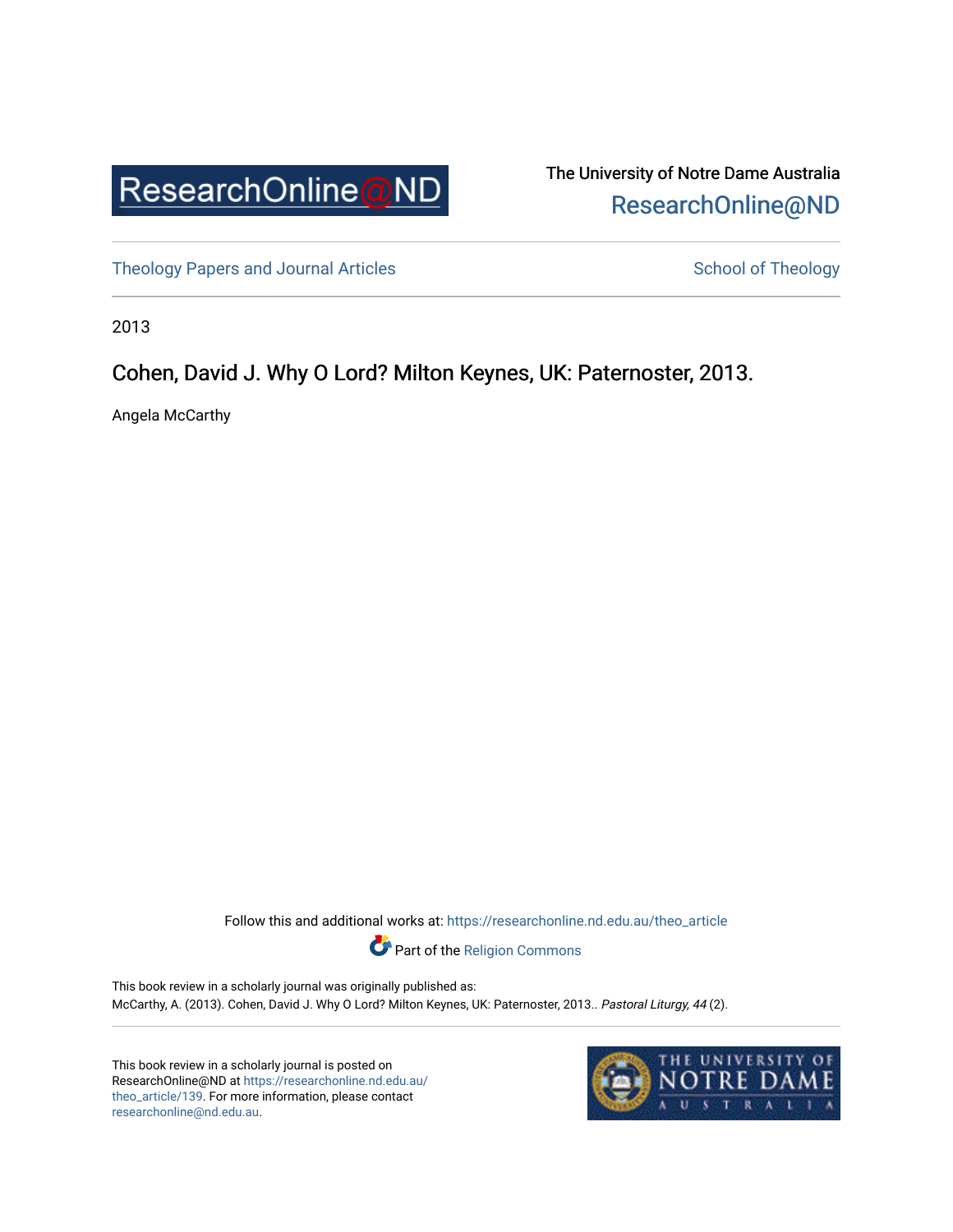## Book Review Pastoral Liturgy Vol 44, 2

## **Cohen, David J.** *Why O Lord?* **Milton Keynes, UK: Paternoster, 2013.**

David Cohen has an interesting background. He comes from Jewish heritage but is now a Christian lecturing in Old Testament at Vose Seminary (Perth, Western Australia) and actively ministering in a Baptist community. In his reformed tradition psalms are not used as they are in the Catholic tradition so he brings to his study of the psalms a wonderful freshness that can revivify our response. Cohen's PhD was centred on the psalms of lament and through that research he developed what he calls "The Matrix of Lament". It is a model that helps to explain the content and the function of the psalms of lament, or, as Cohen calls them, psalms of distress.

All human beings suffer distress at some time. Pastoral ministry constantly deals with those who are distressed so this material is very useful. The psalms of distress have not come from some person's imagination but are anchored in the experiences of people over a considerable period of time. While each person has a unique experience, because we are human there are considerable similarities in our emotional and spiritual response to distress.

The structure that holds Cohen's exploration of the psalms is the analogy of a journey where he signposts the distinctive nature of the psalms. His first 'signpost' develops an understanding of lament – a product of the experience of individuals and communities and the way in which they express their distressing experiences to a God who cares for them.

His second 'signpost' considers their liturgical function and their place within the ritual life of the individual and of the worshipping community. Cohen views this through the broader context of covenant. The people of Israel could cry out to their God in times of distress because the covenant gave them permission. This freedom given by the covenant in the Old Testament is often lacking in our contemporary worship. The new covenant formed through the Paschal mystery should give us utter confidence to cry out to God as did Jesus on the cross. As Cohen describes, the psalms of distress make up over a third of the Psalter which in itself affirms the value of lifting our voices to God in the realities of individual or communal distress.

His third 'signpost' considers the language of the psalms. Both narrative and poetry are prominent. In articulating the story of the distress the individual or community is moved from desolation to consolation. By articulating the story of distress, the deepest levels of emotion are touched. In this way the human person can express their difficulties to God in times of greatest need. But also, by crying out these psalms at times where distress is not as crushing, the human emotions are practiced and strengthened so that when the worst happens, we are able to accommodate the emotion and express it in a way that is valuable in a healing sense as well as confirming a spiritual connection that helps us understand the redemptive love of God. The question is also raised as to whether it is a dialogue with God, or is it dialectic in nature where the distressed person is trying to make sense of the relationship with God and others that seems to be failing and therefore giving rise to the distress?

In the fourth 'signpost' Cohen looks at the shape and function of the psalms of distress. He argues that the actual structure of the psalm is in contrast to the lack of control and lack of